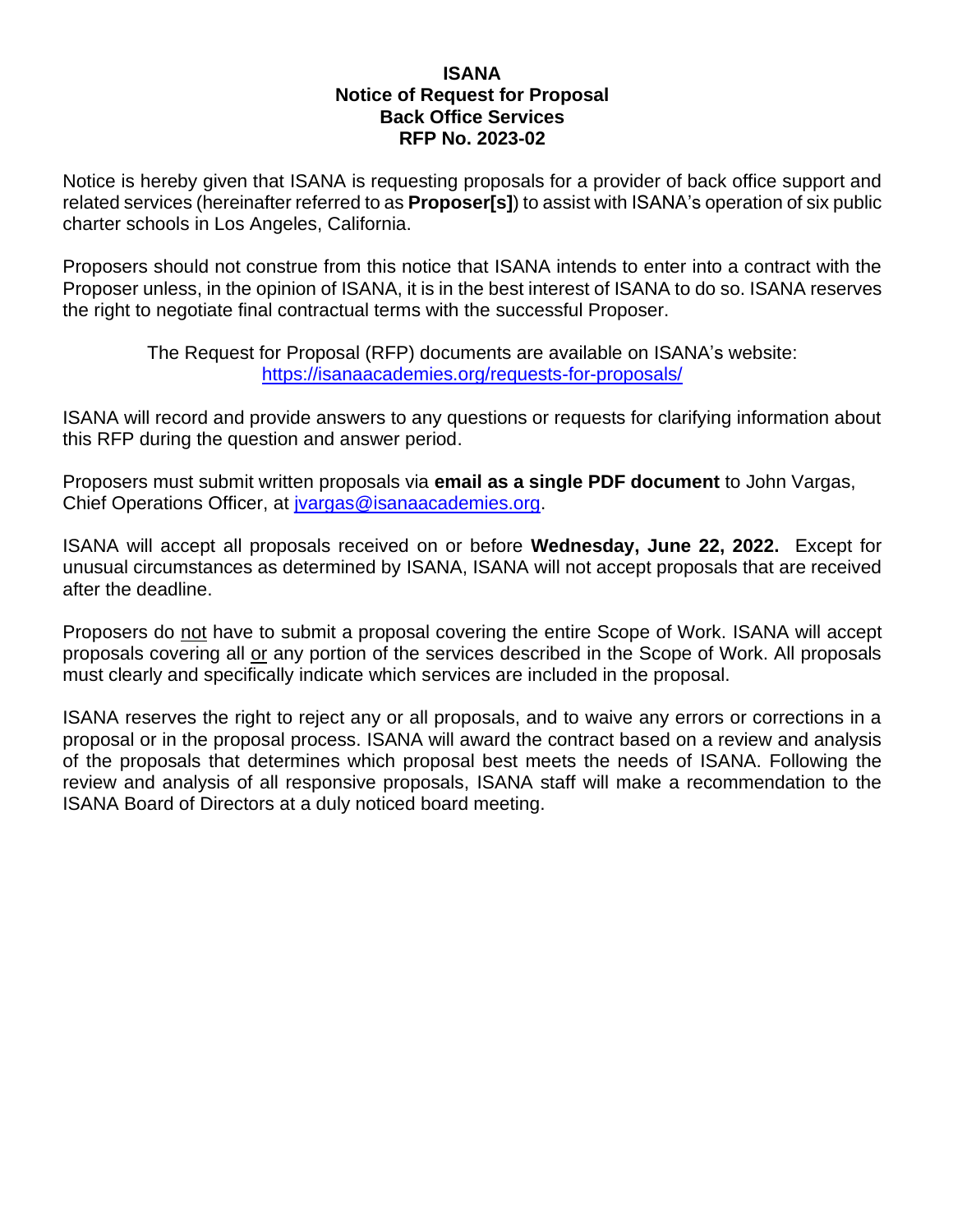#### **REQUEST FOR PROPOSAL for BACK OFFICE SERVICES**

## **RFP No. 2023-02**

**by**

#### **ISANA**

# **SEND ALL PROPOSALS VIA EMAIL AS A SINGLE PDF DOCUMENT TO:**

**John Vargas Chief Operations Officer [jvargas@isanaacademies.org](mailto:jvargas@isanaacademies.org)**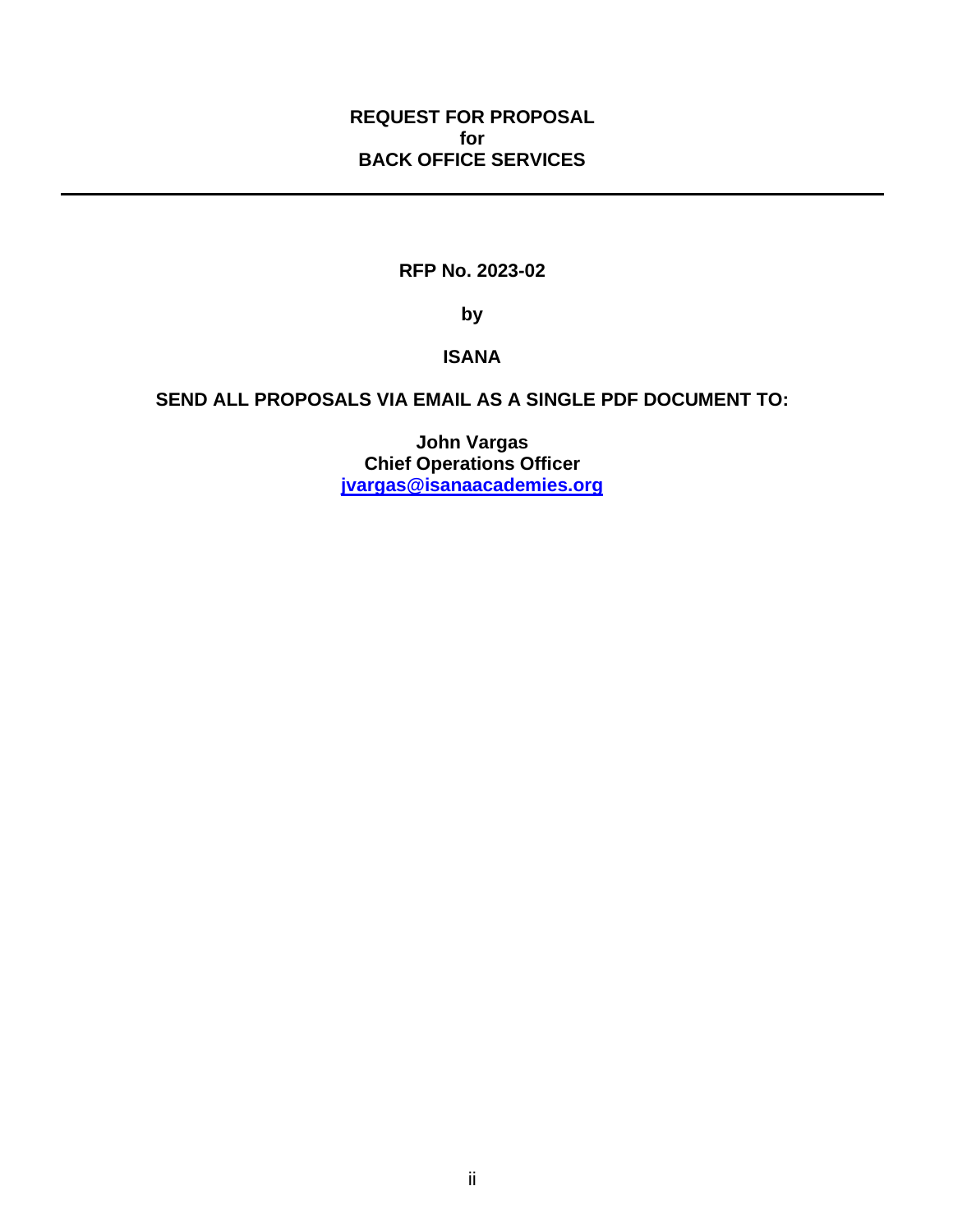# **Request for Proposal**

# **Table of Contents**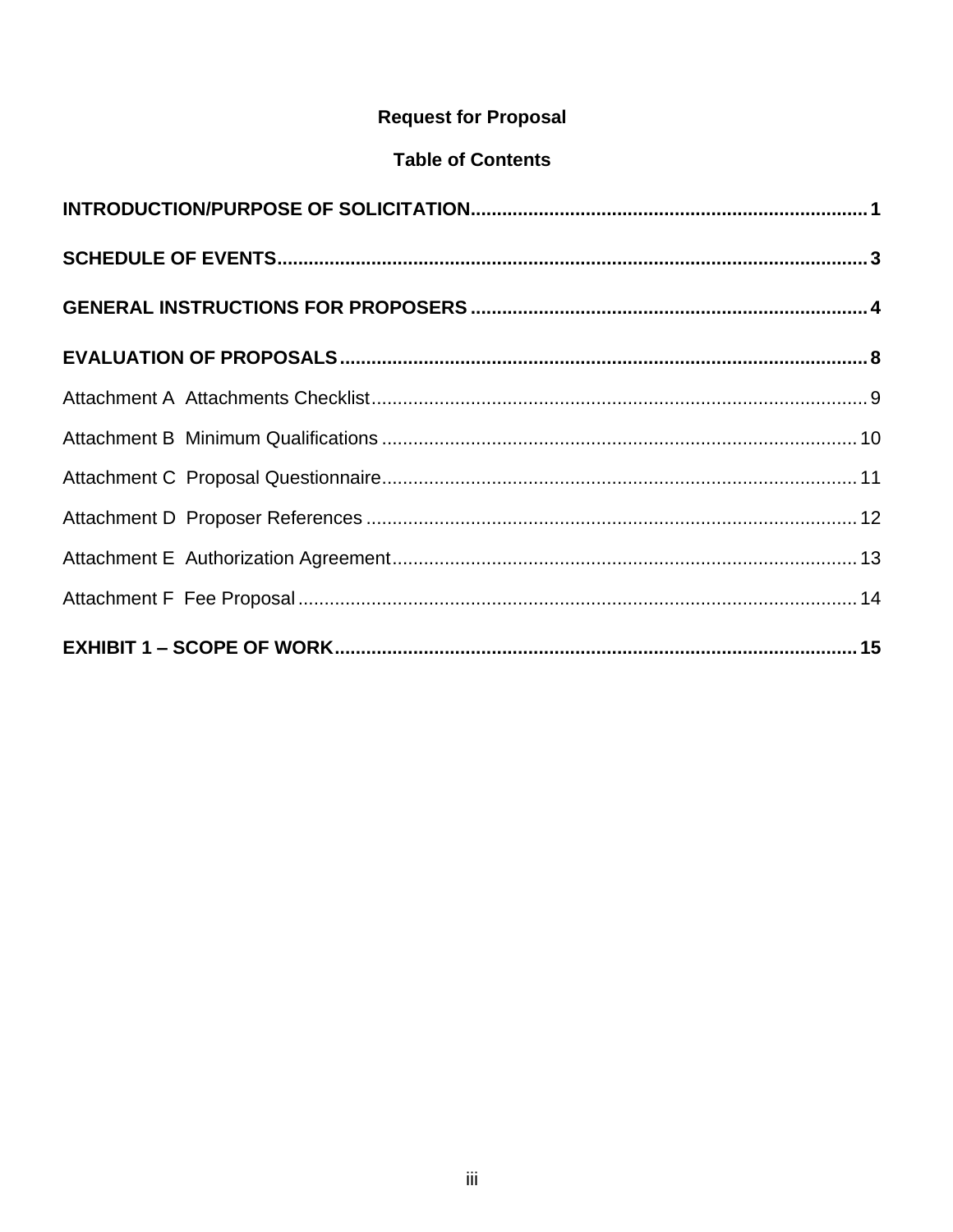#### **Introduction/Purpose of Solicitation**

<span id="page-3-0"></span>The purpose of this RFP is to enter into a contract with a provider of back office support and related services (collectively referred to herein as "Back Office Provider") that will provide ISANA with assistance in the operation of ISANA's network of California public charter schools. The Back Office Provider will provide services to ISANA as described in RFP Exhibit 1, Scope of Work.

Since the first ISANA charter school opened in 2005 in Los Angeles, each one has been an anomaly in the community it serves because of its sustained academic success. ISANA enters communities continually impacted by high crime rates, high unemployment rates and poverty, and brings its culture of academic rigor, engaging curriculum, and high expectations to students who may have never had high expectations set for them. ISANA has earned a reputation for creating an atmosphere of academic excellence and also a true learning community for families. The ISANA educational program is designed to meet the needs of all pupils, but is specifically tailored to respond to its target population of primarily Latino, at-risk, and historically underperforming and underserved students. Thousands of traditionally-underserved public school families continue to choose ISANA schools because ISANA is an institution for high-quality student learning that strives to operate with integrity and transparency.

Through this RFP, ISANA seeks to promote open and free competition.

Outlined below are examples of basic competitive bidding standards ISANA will use in the issuance of this RFP:

- ISANA is soliciting competitive proposals in order to secure public objectives in the most effective manner and avoid the possibilities of fraud, collusion, etc.
- ISANA released this RFP to benefit ISANA and not the Proposers.
- Fulfillment of RFP specifications is based on full and fair competition and acceptance by ISANA of the most responsive and responsible Proposer to ISANA's requirements, as determined by ISANA when evaluating proposals based on the criteria contained in this RFP.
- The RFP provides a basis for full and fair competition among Proposers to a common standard, free of restrictions that tend to stifle competition.

The above four points are for illustrative purposes only.

To respond to this RFP, interested Back Office Providers must present evidence of experience and ability necessary to meet the requirements stated in this RFP. ISANA staff will measure this evidence by scoring the proposals, using a point system that will rank each proposal from highest to lowest, to determine which proposals they will consider for the award of a contract.

To be competitive in this solicitation, the Proposer must:

• Carefully read the entire RFP, attachments, exhibits, any amendments, and any ISANA responses to questions before submitting a proposal.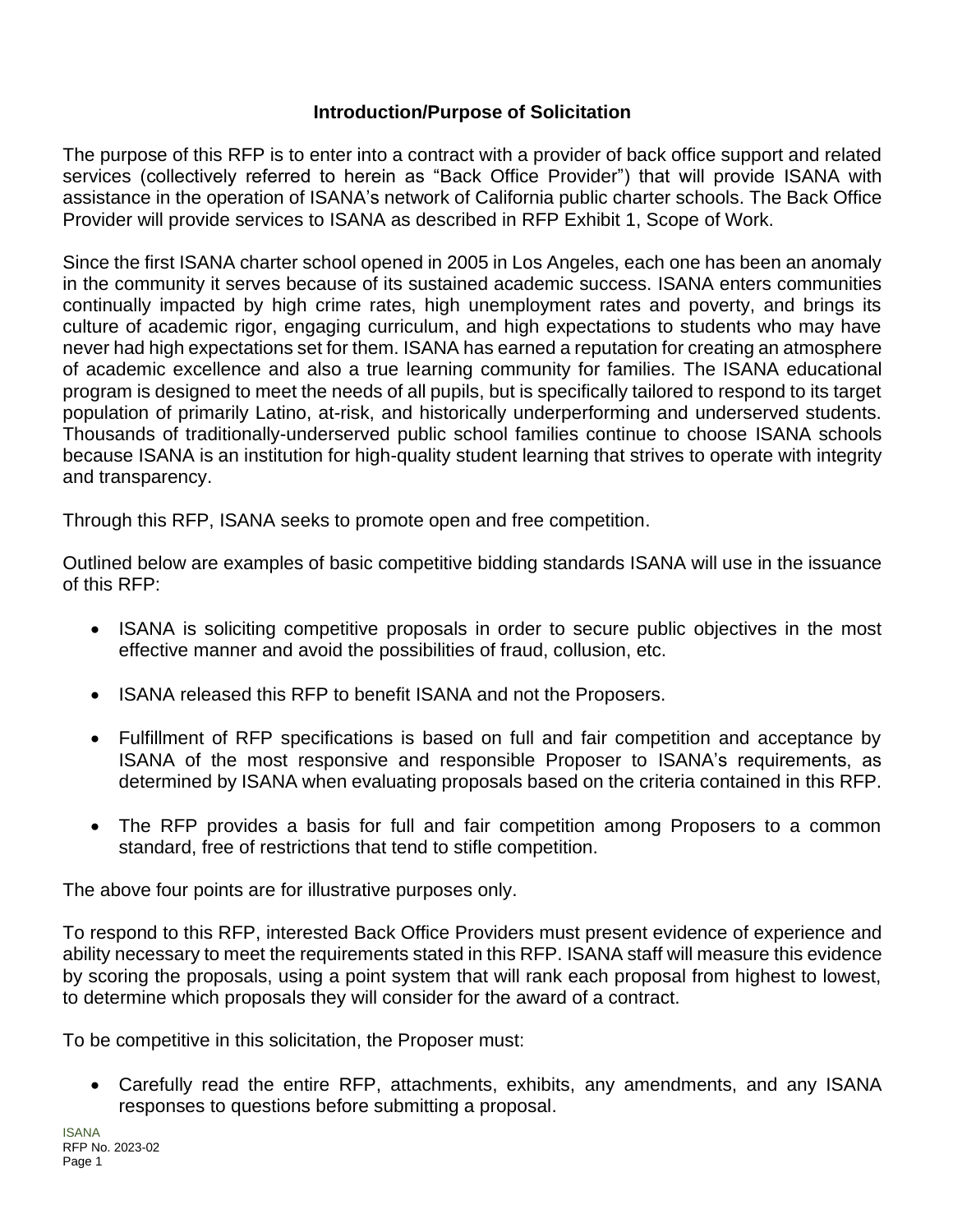- Ask appropriate questions or request clarification.
- Submit all required information by the deadlines.
- Follow all instructions and requirements of this RFP thoroughly and appropriately.

If a Proposer discovers any ambiguity, conflict, discrepancy, omission, or other errors in this RFP, the Proposer shall immediately notify ISANA of the error in writing and request clarification or a modification of this RFP. If the Proposer fails to notify ISANA of the error prior to the date for submission of proposals, and is awarded the contract, the Proposer shall not be entitled to additional compensation or time by reason of the error or its later correction.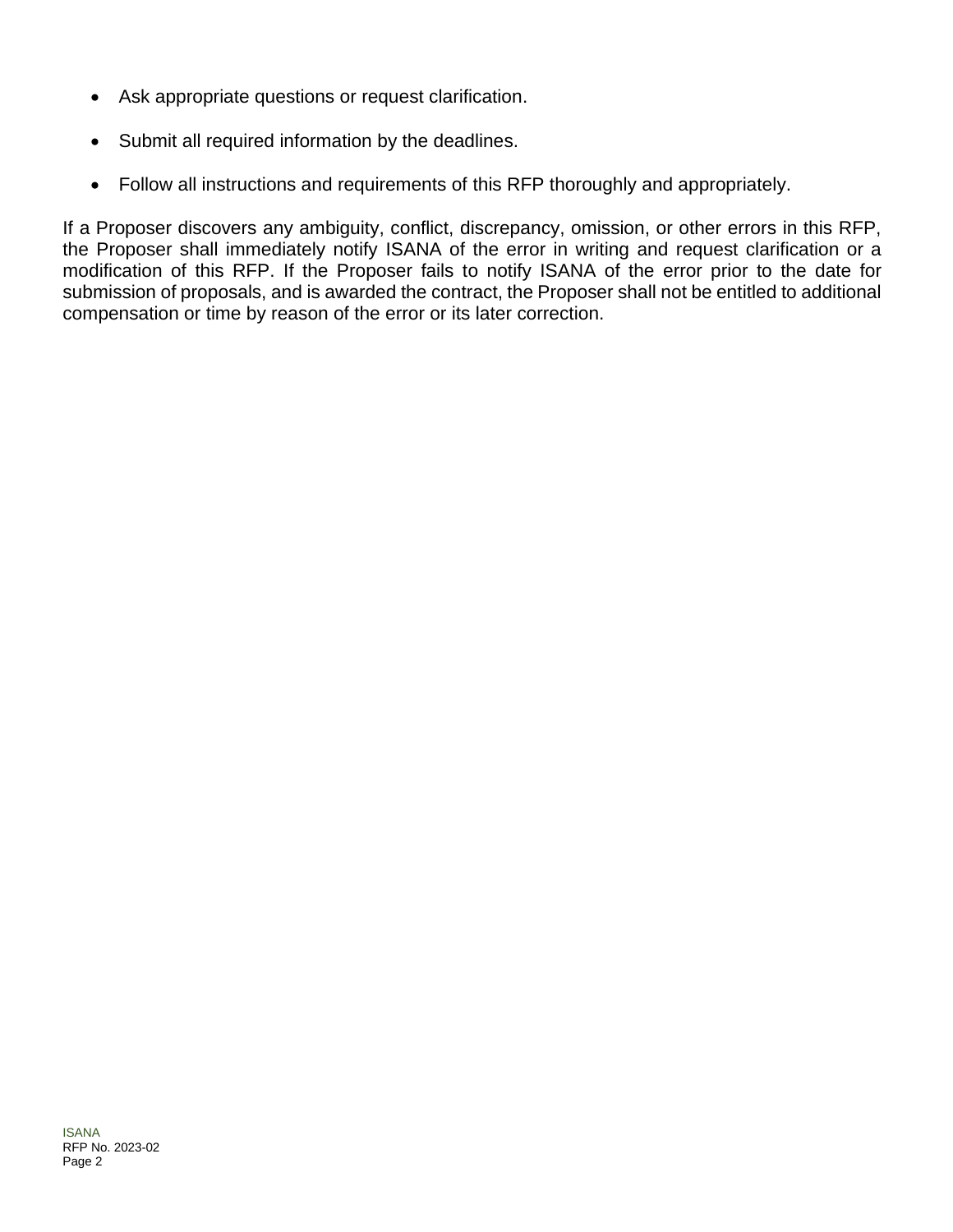#### **Schedule of Events for RFP No. 2023-02**

- <span id="page-5-0"></span>• Release of RFP **June 15, 2022**
- Proposer Question Submission Deadline June 20, 2022
- ISANA Providers Answers to Questions **On or before June 22, 2022**
- Deadline for Submission of Proposals June 24, 2022
- Board Meeting Anticipated Proposal Selection Between June 24, 2022 and July 1, 2022
- Anticipated Contract Effective Date Manuel 2022

ISANA will make every effort to adhere to the schedule. However, ISANA reserves the right to amend the schedule, as necessary, and will post a notice of any said amendment at [https://isanaacademies.org/requests-for-proposals/.](https://isanaacademies.org/requests-for-proposals/)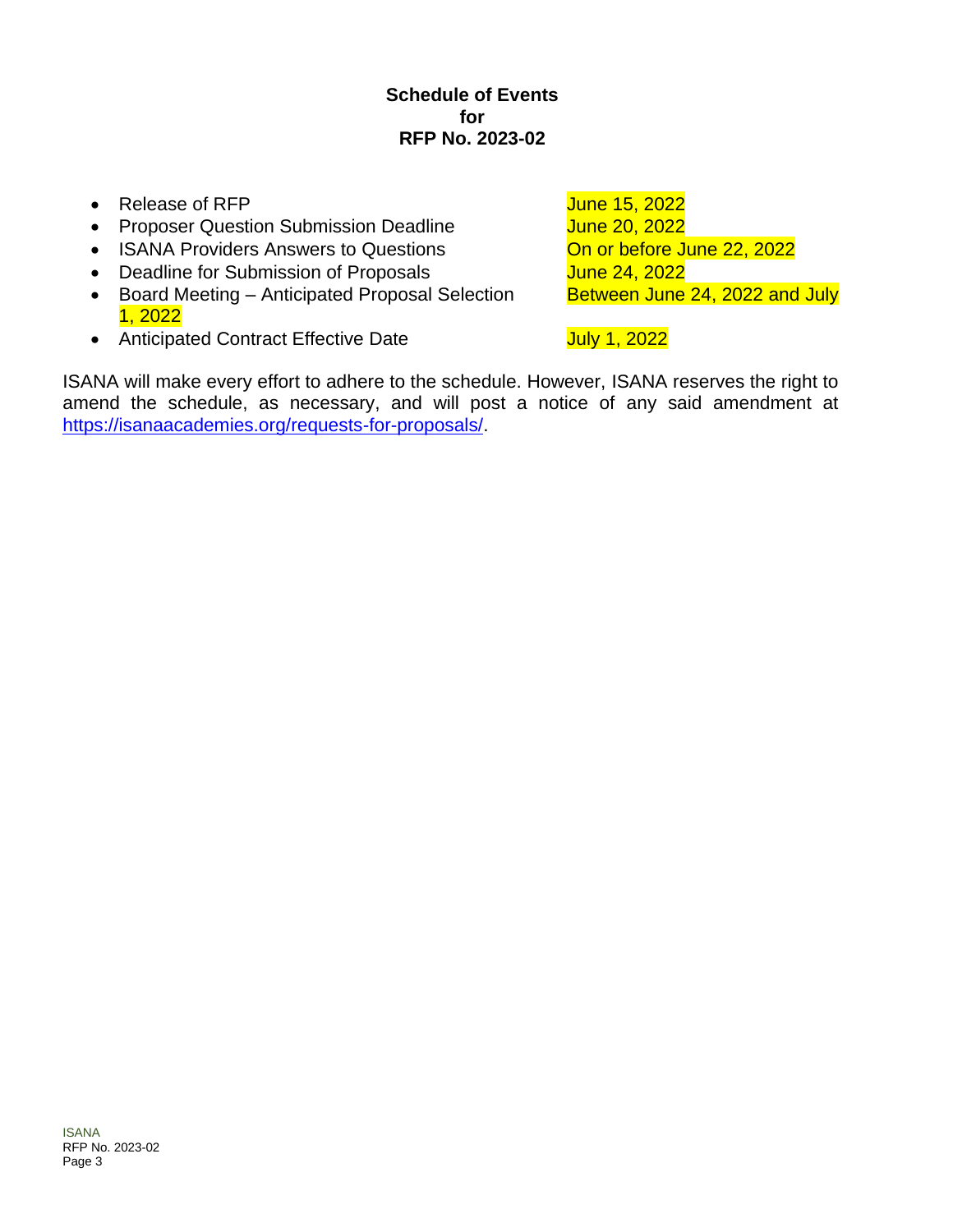- <span id="page-6-0"></span>1. Prepare proposals simply and economically. Provide a straightforward concise description of the Proposer's capability to satisfy ISANA's requirements. Emphasis should be placed on completeness and clarity of content.
- 2. Submit proposals for the performance of any or all the services described within this RFP. All proposals must clearly and specifically indicate which services are included in the proposal.
- 3. ISANA may reject a proposal if the proposal is conditional or incomplete, deemed nonresponsive, or if it contains any alterations of form or other irregularities of any kind. ISANA may reject any or all proposals or waive any immaterial deviation in a proposal. ISANA's waiver of an immaterial deviation shall in no way modify this RFP document or excuse the Proposer from full compliance with all other requirements if awarded the contract.
- 4. Proposers are responsible for the costs of developing proposals, and shall not charge ISANA for any preparation costs.
- 5. Proposers may modify their proposal after submission by withdrawing the original proposal and resubmitting a new proposal prior to the submission deadline.
- 6. Proposers may withdraw their proposal by submitting a written withdrawal request to ISANA's Chief Operating Officer John Vargas, signed by the Proposer or their authorized agent. Thereafter, a Proposer may submit a new proposal prior to the proposal submission deadline. Proposers may not withdraw their proposal without cause after the proposal submission deadline.
- 7. ISANA may modify this RFP prior to the date given for submission of proposals by posting an amendment on [https://isanaacademies.org/requests-for-proposals/.](https://isanaacademies.org/requests-for-proposals/)
- 8. ISANA reserves the right to reject all proposals for any reason and at ISANA's discretion. ISANA is not required to award a contract.
- 9. All proposals and the resulting contract(s) will be public documents reviewed by the ISANA Board of Directors at a public meeting. Proposers understand that such documents will not be kept confidential.
- 10.ISANA will not consider more than one proposal from an individual, firm, partnership, corporation, or association under the same or different names. Reasonable grounds for believing that any Proposer has submitted more than one proposal for work contemplated herein will cause ISANA to reject all proposals submitted by the Proposer. If there is reason to believe that collusion exists among the Proposers, ISANA will not consider any of the participants of such collusion in this or future solicitations.
- 11.Additional charges for regular or express delivery, parcel post, packing, cartage, insurance, license fees, permits, or for any other purpose shall be included (and separately identified) in the proposal.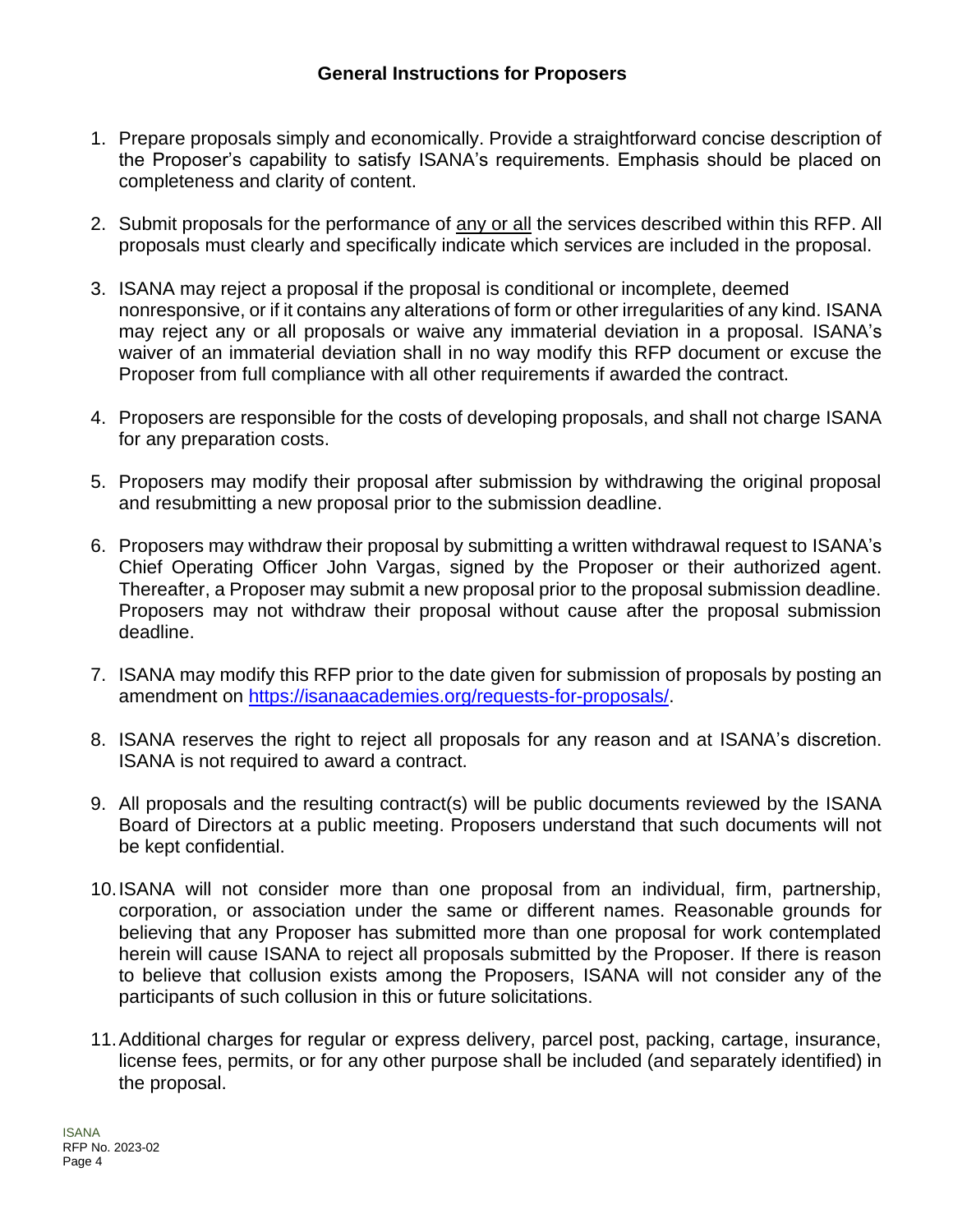- 12.All proposals should include the forms provided as attachments to this RFP, except that Proposers may provide cost information in an alternative format that better suits the type of services and pricing structure in the proposal, as long as it provides a description and breakdown of services and costs included in the proposal. Proposers may copy these forms. A proposal is considered responsive if it follows the required format, includes all attachments, and meets all deadlines and other requirements outlined in this RFP.
- 13.Proposers are responsible for examining the entire RFP package, seeking clarification for any item or requirement that may not be clear to them, and checking all responses in their proposal for accuracy before submitting it.
- 14.Proposers may submit their questions regarding the information presented in this RFP to John Vargas by email at [jvargas@isanaacademies.org](mailto:jvargas@isanaacademies.org) by no later than 5pm on the date set forth above. ISANA will answer all questions received by the deadline in writing without exposing the query source. Proposers may not contact any other ISANA employees directly to ask questions. Responses to all questions will be posted online on or before the date set forth above.
- 15.ISANA representatives reserve the right to request to inspect a Proposer's operations prior to any award of a contract.
- 16.ISANA reserves the right to negotiate the final terms and conditions of the contract, which may differ from those contained in the proposal, provided ISANA considers such negotiation to be in its best interest. ISANA may award the full contract to any one Proposer, or may choose to split up the contract between multiple Proposers if in ISANA's best interest.
- 17.Interested Proposers are invited to inspect ISANA's premises prior to submitting a proposal.
- 18.Proposers shall submit one copy of the proposal via email as a single PDF document to [jvargas@isanaacademies.org.](mailto:jvargas@isanaacademies.org) Proposers must ensure that the proposal is complete and inclusive of all materials required under this RFP, including any required signatures. Digital signatures are acceptable as long as the signatory intended it to have the same effect as a handwritten signature.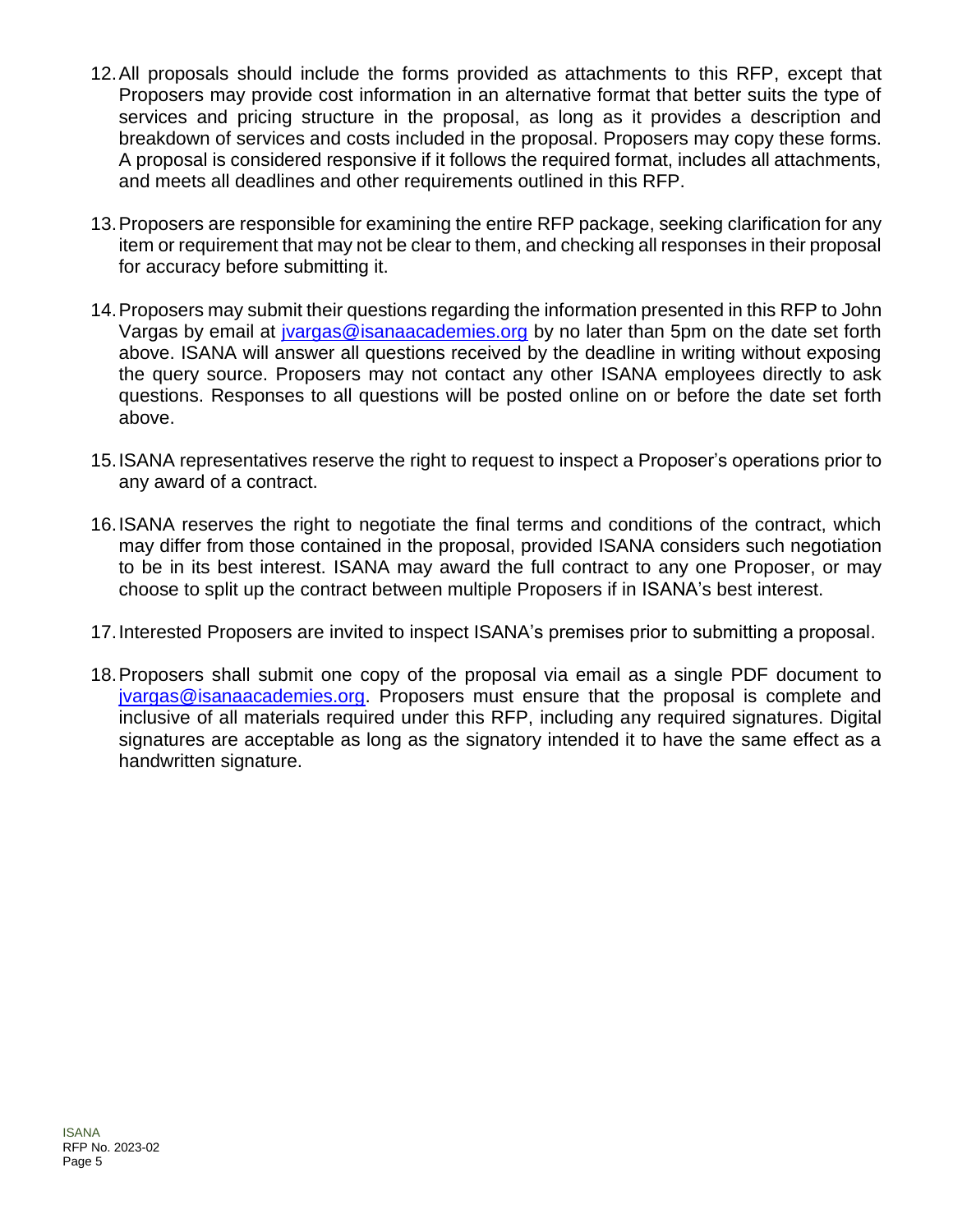## **Proposal Requirements**

To be eligible for evaluation, a proposal should adhere to the format set forth below; failure to do so may result in disqualification. Proposers should complete, label, and separate each section, and number all pages. The content and sequence of the proposal will be as follows:

Section Title

1. Cover Letter

- 2. Table of Contents
- 3. Attachments Checklist
- 4. Minimum Qualifications
- 5. Proposal Questionnaire
- 6. Proposer References
- 7. Authorization Agreement.
- 8. Fee Proposal

#### **1. Cover Letter**

Only the individual(s) authorized to bind the Proposer contractually may sign the cover letter, which shall be a part of the proposal package. ISANA may reject the proposal if the Proposer fails to include the following information:

- Name and address of responding company;
- Organizational structure of the responding company (*e.g.*, corporation, partnership, etc.);
- Proposer's Federal Employee Identification Number and Corporate Identification Number, if applicable;
- Name, title, phone number, fax number if applicable, and e-mail address of the representative who will be designated as the primary liaison to ISANA;
- Name, title, phone number, and e-mail address of the representative(s) authorized to bind the Proposer in a contract if different from the primary liaison;
- A statement expressing the Proposer's willingness to perform the services described in this RFP;
- A statement expressing the Proposer's ability to perform the services required in the Scope of Work, including availability of staff and other required resources to meet all deliverables as described in this RFP; and
- The following certification:

By signing this cover letter, I (we) certify that the information contained in this proposal is accurate and that all attachments required to be submitted as part of the proposal are certified to be true and binding upon our company.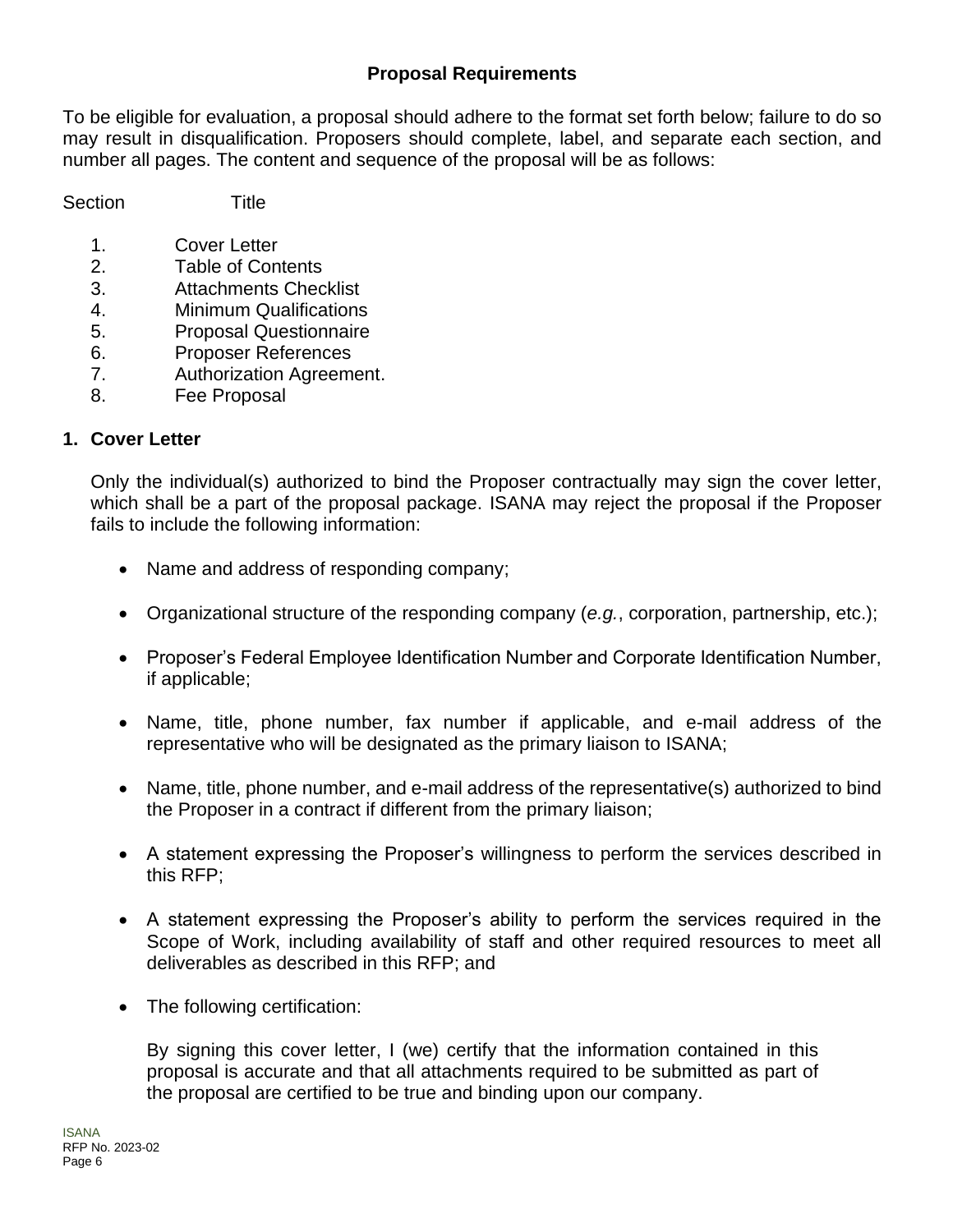## **2. Table of Contents**

Immediately following the cover letter, include a comprehensive Table of Contents that lists all submitted proposal sections, subsections, attachments, and materials.

## **3. Attachments Checklist**

The Proposer shall include all documents identified in the Attachments Checklist (Attachment A). ISANA may reject proposals that do not include the proper required attachments.

## **4. Minimum Qualifications**

ISANA will only consider Proposers that **meet all minimum qualifications** (as listed on Attachment B).

# **5. Proposal Questionnaire**

The Proposal Questionnaire (Attachment C) is intended to provide ISANA with specific information concerning the Proposer's capability to provide services as described in this RFP. Proposers should limit their responses to the number of pages noted in the questionnaire and answer each question in the same order.

## **6. Proposer References**

Proposers must provide two references on the Proposer References form (Attachment D). ISANA reserves the right to contact any of the references listed, and retains the right to conduct reference checks with individuals and entities beyond those listed.

## **7. Authorization Agreement**

The Proposer or their authorized representative must sign the Authorization Agreement (Attachment E) and return it with the proposal package.

## **8. Fee Proposal**

The Proposer must complete the Fee Proposal (Attachment F) and return it with the proposal package. Proposers may provide cost information in an alternative format that better suits the type of services and pricing structure in the proposal, as long as it provides a description and breakdown of services and costs included in the proposal.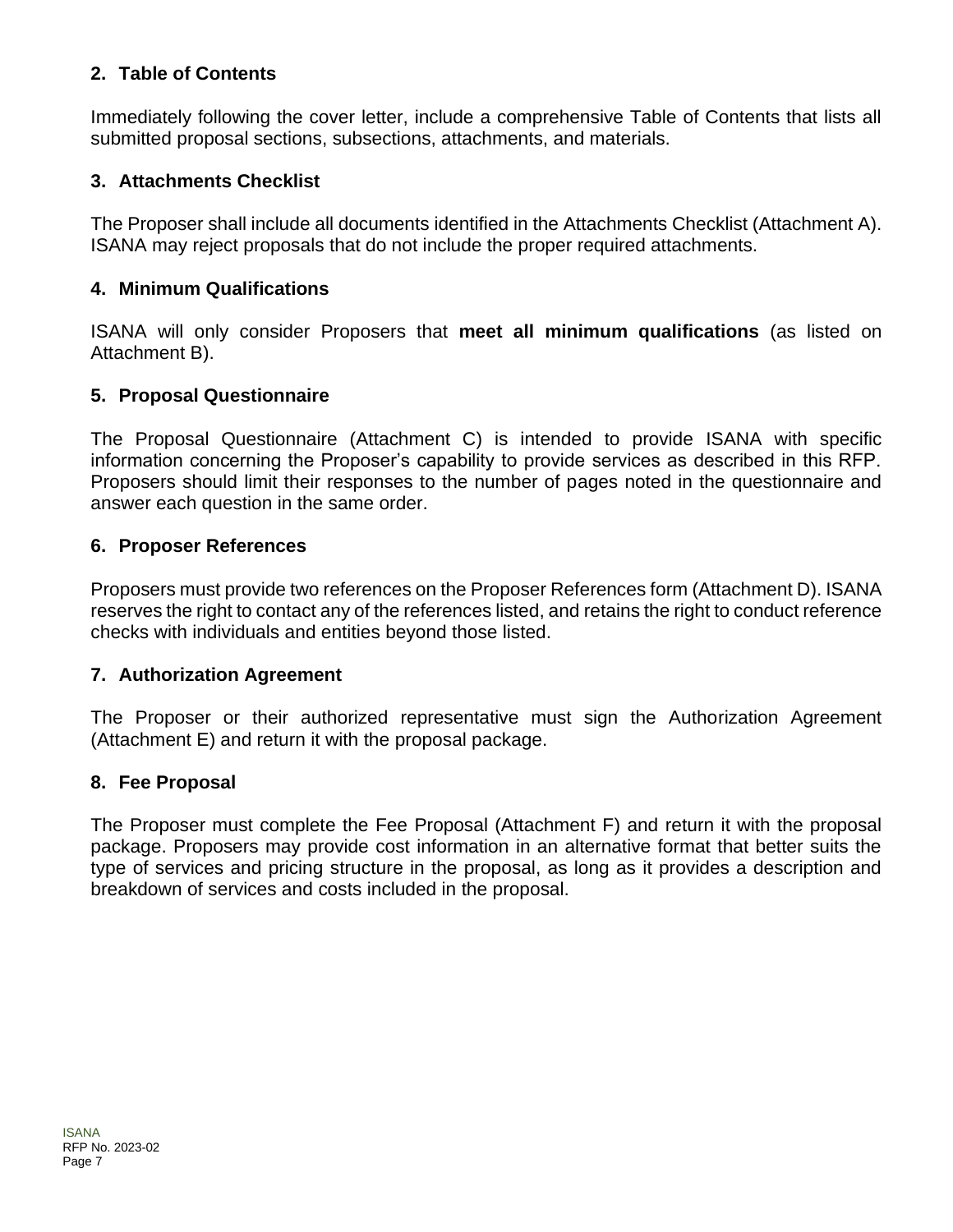## **Evaluation of Proposals**

<span id="page-10-0"></span>Proposals will be opened on or after the submission deadline specified in the Schedule of Events. During the evaluation process, ISANA may ask Proposers to clarify information in the proposals, but Proposers may not change their proposals.

An error in the proposal may cause ISANA to reject that proposal; however, ISANA may, at its sole discretion, retain the proposal and make certain corrections. When determining if a correction will be made, ISANA will consider the conformance of the proposal to the format and content required by the RFP and that the Proposer's intent is clearly established based on review of the whole proposal.

ISANA will open proposals to determine if they contain all the required information in accordance with this RFP. ISANA will evaluate qualifying proposals using the following factors (listed in no particular order):

- Administrative Requirements: Did the Proposer include all required information in accordance with the General Instructions and Proposal Requirements?
- Experience: Did the Proposer demonstrate experience with and an understanding of charter school and nonprofit corporation finance and accounting practices? Does the Proposer have the requisite capability and experience, as measured by performance record, years in the industry, relevant charter school experience, number of other schools served, client retention and satisfaction, and references?
- Capacity: Based on the Proposal Questionnaire responses and the Cover Letter, did the Proposer demonstrate a complete understanding of ISANA's service requirements, as described in the RFP and the Scope of Work, and can the Proposer perform those services to ISANA's satisfaction?
- Reputation: Has the Proposer demonstrated a track record in the industry of providing high quality, professional, and timely customer service, and provided positive references?
- Cost: Does the Proposer offer the requested services described in the RFP and the Scope of Work at a competitive price?

ISANA staff will recommend awarding the contract to the most responsive and responsible Proposer based on the factors above.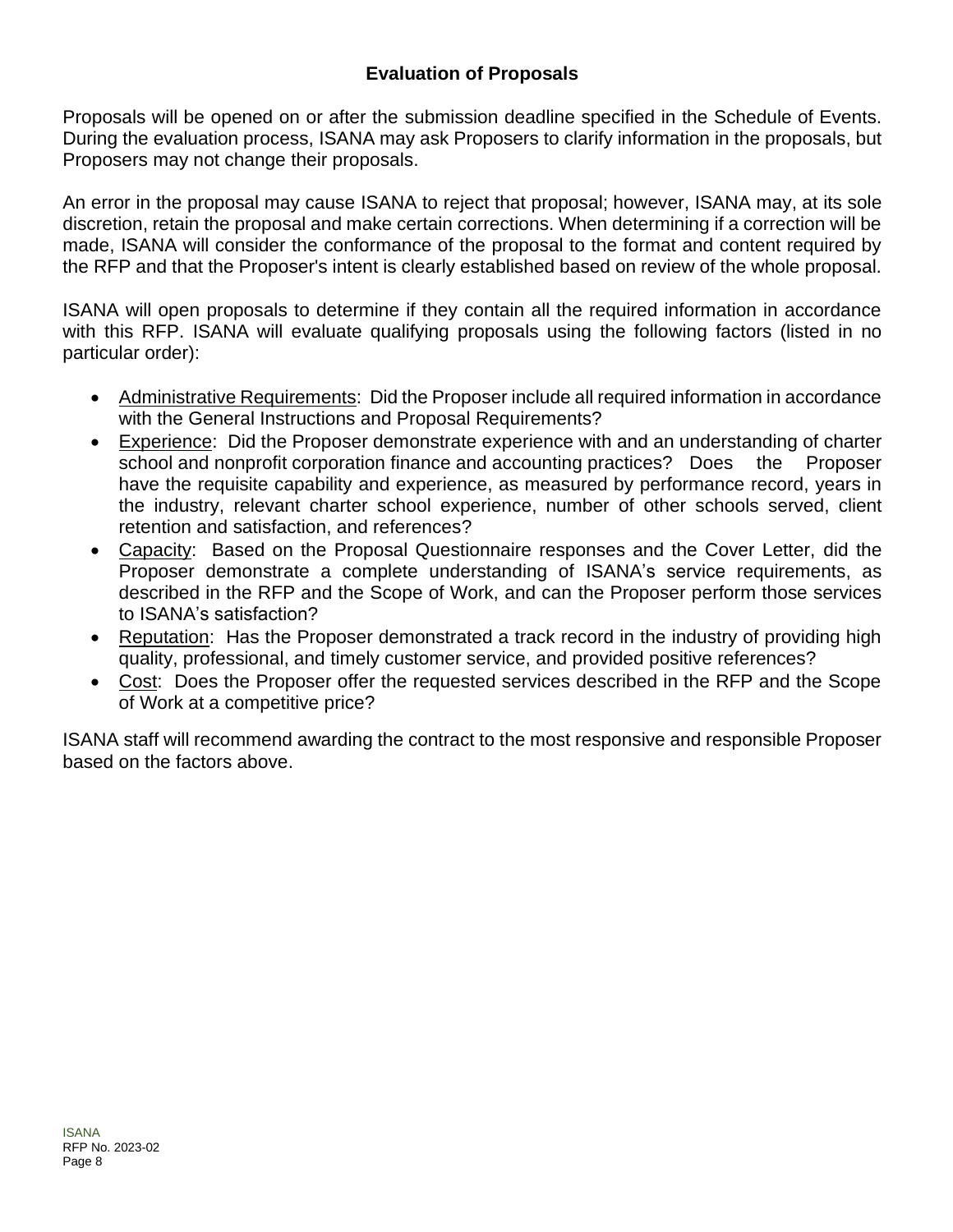# <span id="page-11-0"></span>**Attachment A**

# **Attachments Checklist**

\_\_\_\_\_\_\_\_\_\_\_\_\_\_\_\_\_\_\_\_\_\_\_\_\_\_\_\_\_\_\_\_\_\_ Proposer Company Name

Please complete this checklist to confirm that the items listed below have been included in your proposal. Place a checkmark or "x" next to each item submitted to ISANA. For your proposal to be considered, all required attachments must be returned, including this checklist. Submit one copy of your proposal via email as a single PDF document.

| Section        | Title                          |
|----------------|--------------------------------|
| 1              | <b>Cover Letter</b>            |
| $\overline{2}$ | <b>Table of Contents</b>       |
| 3              | <b>Attachments Checklist</b>   |
| 4              | <b>Minimum Qualifications</b>  |
| 5              | <b>Proposal Questionnaire</b>  |
| 6              | <b>Proposer References</b>     |
|                | <b>Authorization Agreement</b> |
| 8              | Fee Proposal                   |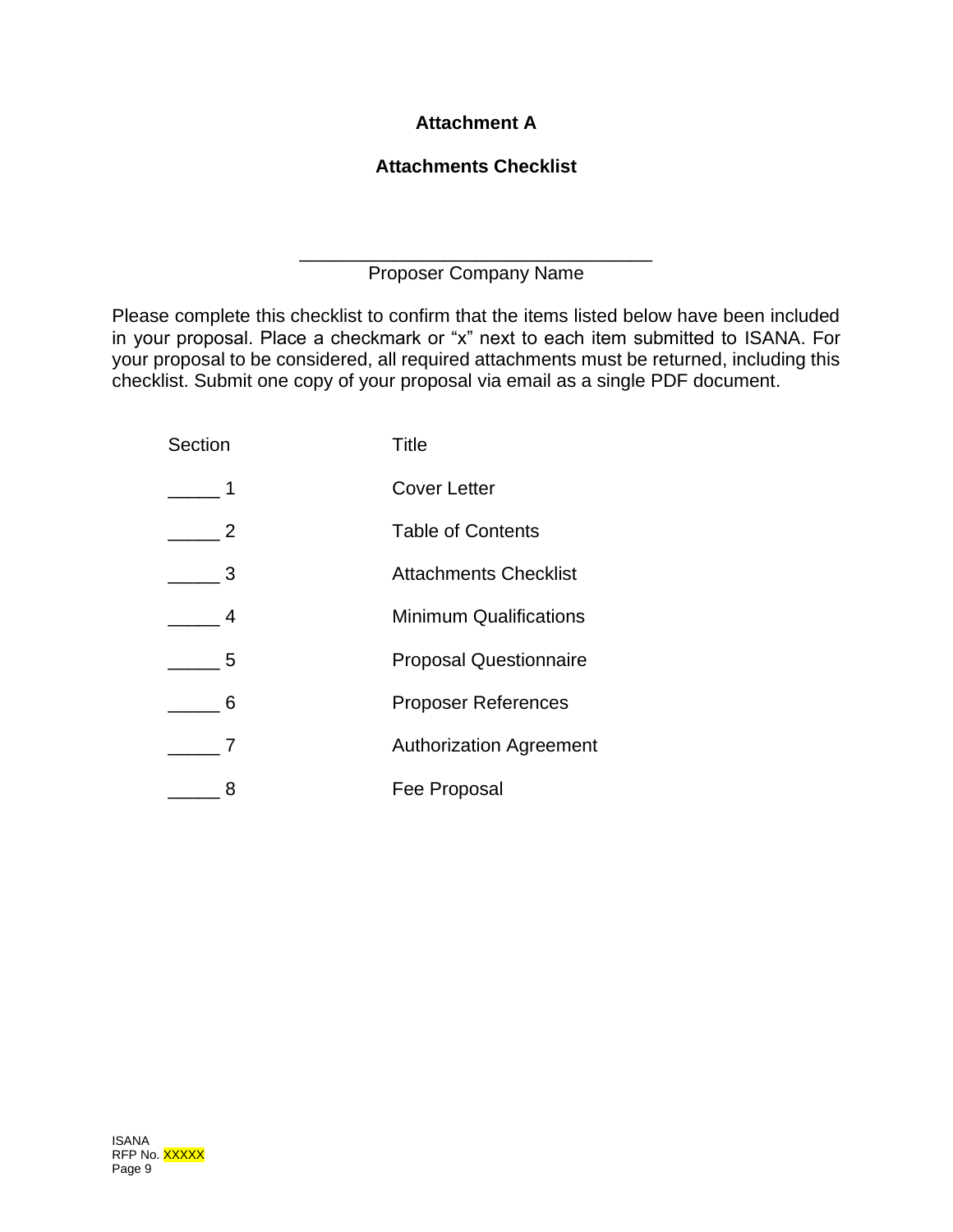## **Attachment B**

## **Minimum Qualifications**

<span id="page-12-0"></span>A Proposer must meet all of the following minimum qualifications to ISANA's satisfaction to be given further consideration. Failure to satisfy any of the minimum qualifications may result in the immediate rejection of the proposal.

As of June 30, 2022, both the Proposer's company and its key personnel meet all of the following minimum qualifications:

1. The Proposer has at least three years of experience with providing back office services.

Yes \_\_\_\_\_\_ No \_\_\_\_\_

2. The Proposer has knowledge and experience working with California charter schools.

Yes \_\_\_\_\_\_ No \_\_\_\_\_

3. The Proposer has professional references that demonstrate and evidence the ability to perform the required services.

Yes \_\_\_\_\_\_ No \_\_\_\_\_

4. The Proposer is licensed to do business in the state of California.

Yes \_\_\_\_\_\_ No \_\_\_\_\_\_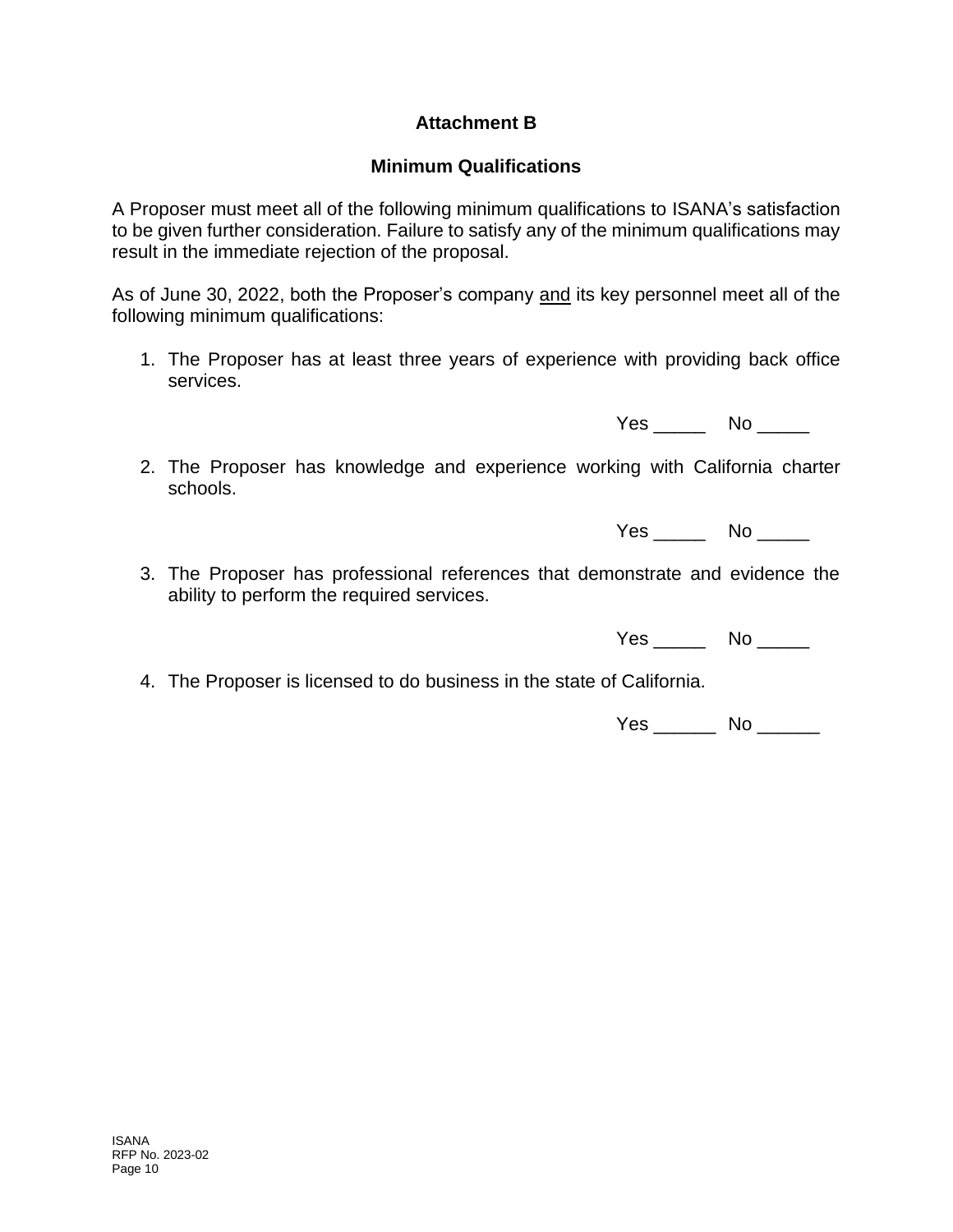# **Attachment C**

## **Proposal Questionnaire**

<span id="page-13-0"></span>This proposal questionnaire is intended to provide ISANA with specific information concerning the Proposer's capability to provide services as described in the RFP. Please be as concise as possible and limit your responses **to no more than two pages per question, unless instructed otherwise. Type each question in the same order as listed in the questionnaire.**

- 1. Provide a general description of your company's qualifications and experience relevant to the minimum qualifications in Attachment B, along with any necessary substantiating information. Limit your responses to information about your company's capabilities.
- 2. Provide a statement indicating the year your company was founded; what the primary business(es) of the company is(are); the length of time the company has been providing back office services (bookkeeping, internal and external reporting, budgeting, payroll, etc.) and related services as described in this RFP. In addition, provide the duration and extent of experience the company has with providing any similar services.
- 3. Provide a general description of your company's experience with California charter schools.
- 4. Provide a general description of how your company will be able to provide the experience, ability, and financial standing necessary to meet the requirements set forth in this RFP.
- 4. Provide a complete list of organizations or schools that have discontinued or terminated your company's services in the last three years and the known reason(s) why.
- 5. Provide an organizational chart for your company, a description of the lines of communication, and the responsibilities at each level.
- 6. Provide a complete balance sheet or annual report (verified by a certified public accountant) for the last most recent year of operation.
- 7. Provide a recommended transition plan that describes the steps the Proposer will take to begin providing the services described in this RFP.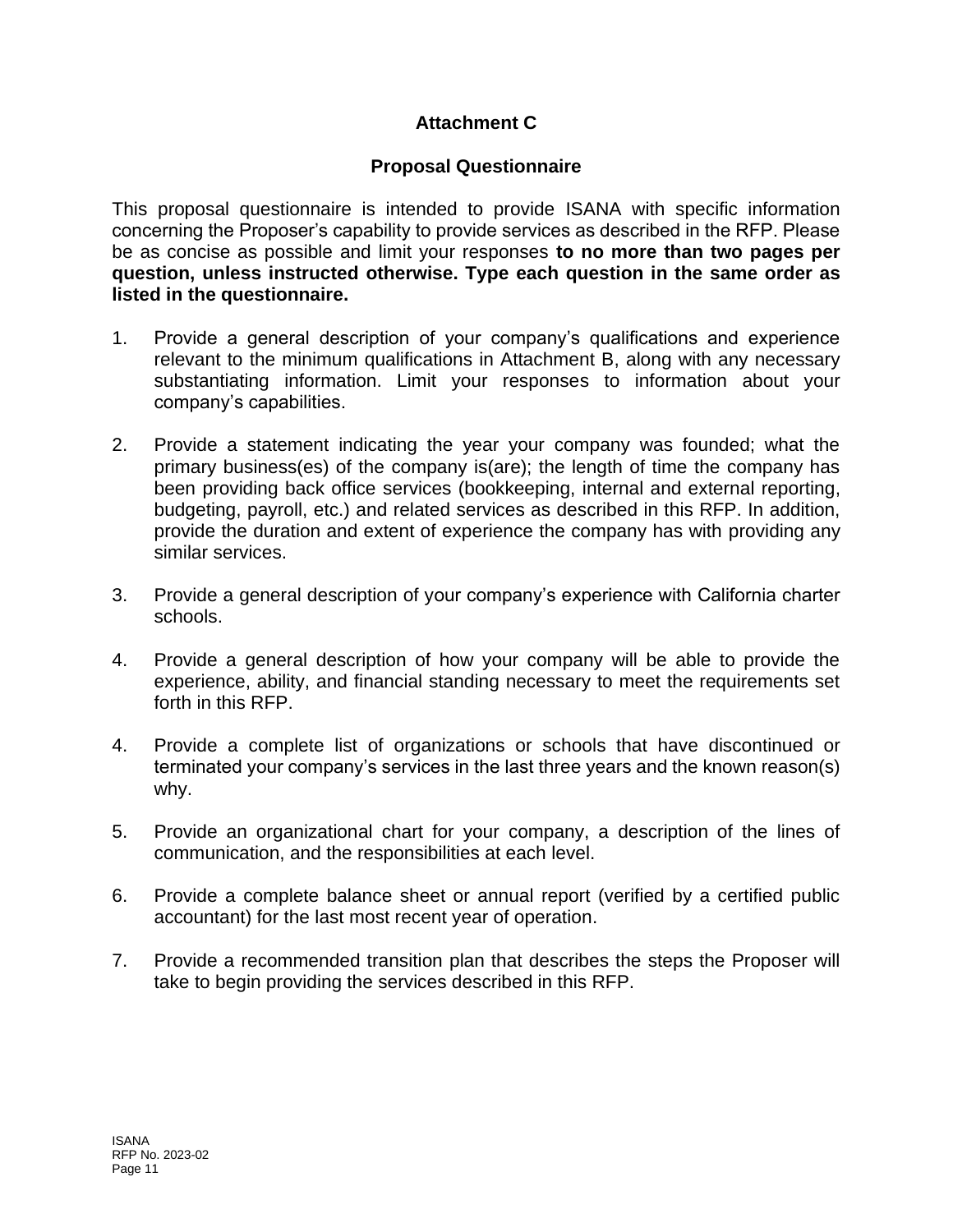## **Attachment D**

# **Proposer References**

<span id="page-14-0"></span>List at least two references to which the Proposer has provided back office services within the past three year(s).

| Reference 1                                   |                      |                             |  |  |
|-----------------------------------------------|----------------------|-----------------------------|--|--|
| Name of Reference                             |                      |                             |  |  |
| <b>Street Address</b>                         |                      |                             |  |  |
| City                                          | <b>State</b>         | Zip Code                    |  |  |
| <b>Contact Person</b>                         | <b>Contact Title</b> | <b>Contact Phone Number</b> |  |  |
| <b>Brief Description of Services Provided</b> |                      |                             |  |  |
| Dates of Service                              |                      |                             |  |  |
| Reference 2                                   |                      |                             |  |  |
| Name of Reference                             |                      |                             |  |  |
| <b>Street Address</b>                         |                      |                             |  |  |
| City                                          | <b>State</b>         | Zip Code                    |  |  |
| <b>Contact Person</b>                         | <b>Contact Title</b> | <b>Contact Phone Number</b> |  |  |
| <b>Brief Description of Services Provided</b> |                      |                             |  |  |
| Dates of Service                              |                      |                             |  |  |
| Reference 3 (optional)                        |                      |                             |  |  |
| Name of Reference                             |                      |                             |  |  |
| <b>Street Address</b>                         |                      |                             |  |  |
| City                                          | <b>State</b>         | Zip Code                    |  |  |
| <b>Contact Person</b>                         | <b>Contact Title</b> | <b>Contact Phone Number</b> |  |  |
| <b>Brief Description of Services Provided</b> |                      |                             |  |  |
| Dates of Service                              |                      |                             |  |  |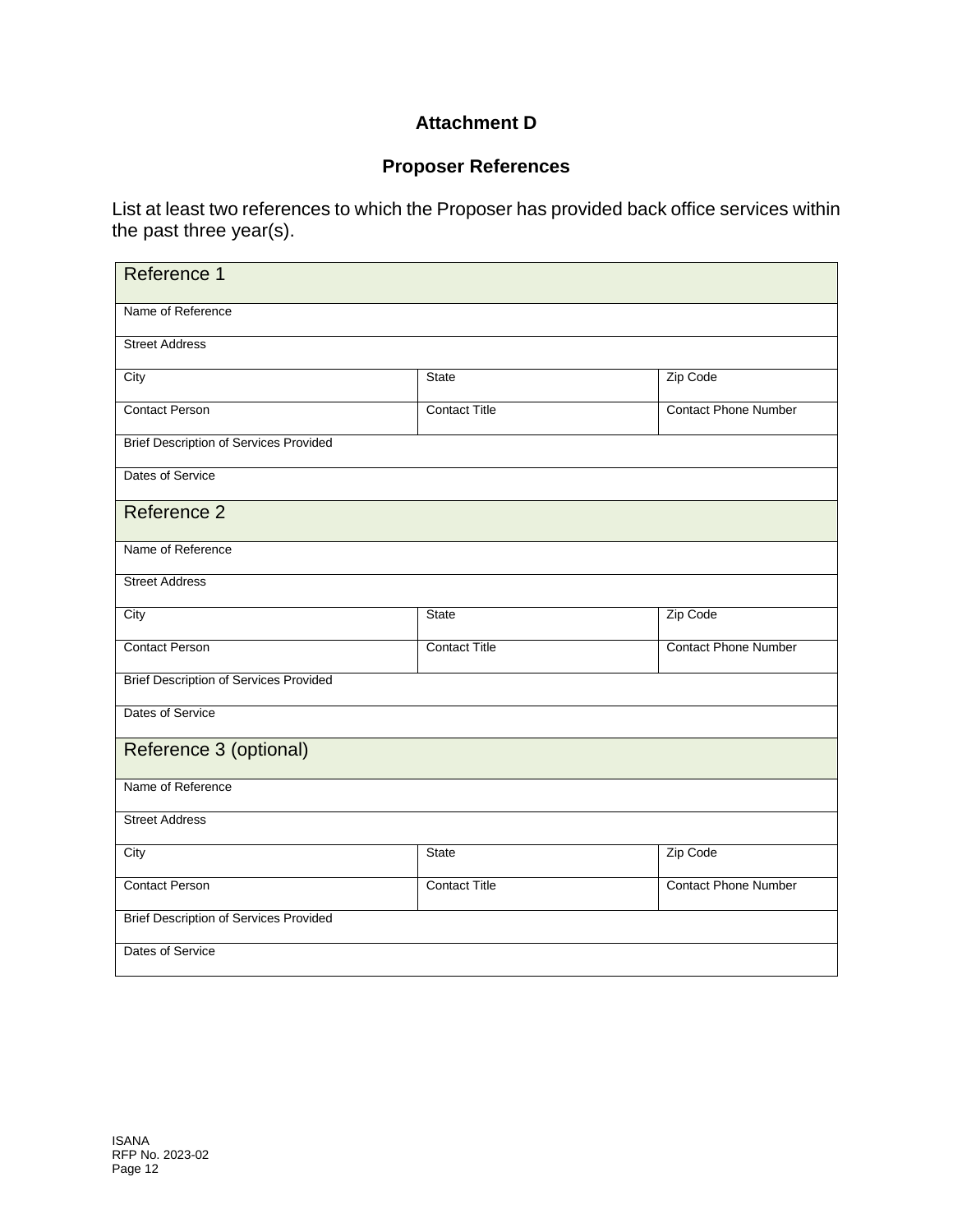## **Attachment E**

#### **Authorization Agreement**

#### Request for Proposal for Back Office Services RFP No. 2023-02

<span id="page-15-0"></span>We, [*Enter* Company Name], by our signature on this document certify the following:

- 1. That we will operate in accordance with all applicable California state and federal laws and regulations.
- 2. That the terms, conditions, warranties, and representations made within this RFP and our proposal shall be binding upon us and shall be considered a part of the contract as if incorporated therein.
- 3. That the proposal submitted is a firm and irrevocable offer good for one year.
- 4. That we have made examinations and verifications, and are fully conversant with all conditions under which services are to be performed for ISANA.
- 5. That negligence in the preparation or presentation of, errors in, or omissions from proposals shall not relieve us from fulfillment of any and all obligations and requirements in the resulting contract.

| State: $\frac{1}{\sqrt{2}}$ Zip: $\frac{1}{\sqrt{2}}$ |
|-------------------------------------------------------|
|                                                       |
|                                                       |
|                                                       |
|                                                       |
| Signature of Authorized Representative                |
|                                                       |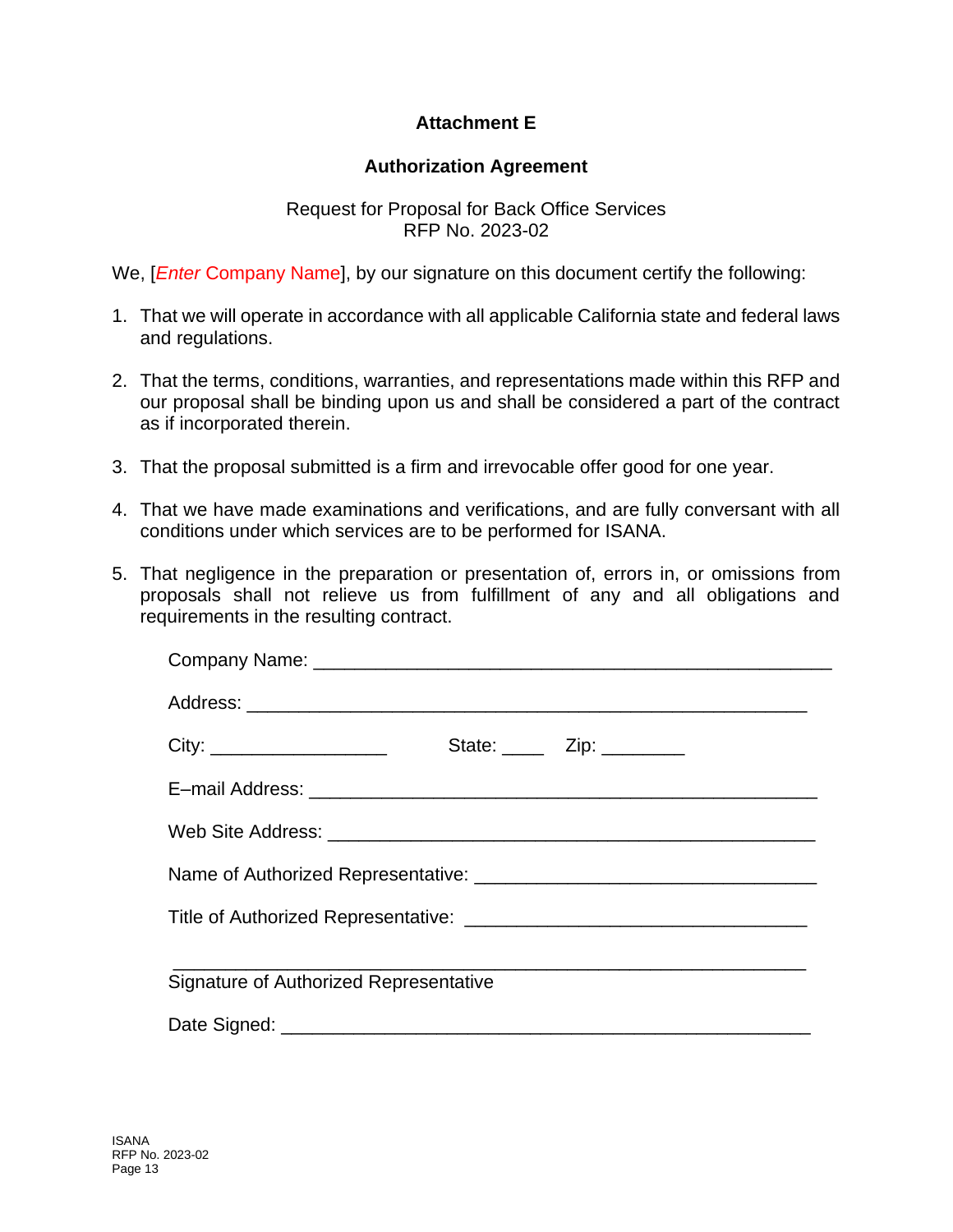#### **Attachment F**

#### **Fee Proposal**

#### **COST BREAKDOWN**

#### <span id="page-16-0"></span>**Proposer Instructions**

 $\Rightarrow$  Provide a breakdown of all costs included in the fixed price, including personnel costs.

#### **Clearly identify all costs.**

 $\Rightarrow$  **Proposer may provide cost information in an alternative format as long as it provides a description and** breakdown of all costs included in the proposal.

| Item#          | <b>Description of Services</b> | <b>Annual Cost</b> |
|----------------|--------------------------------|--------------------|
|                |                                |                    |
| ◠<br><u>z.</u> |                                |                    |
| 3.             |                                |                    |
| 4.             |                                |                    |
| 5.             |                                |                    |
| 6.             |                                |                    |
|                |                                |                    |
| 8.             |                                |                    |
|                | <b>GRAND TOTAL</b>             |                    |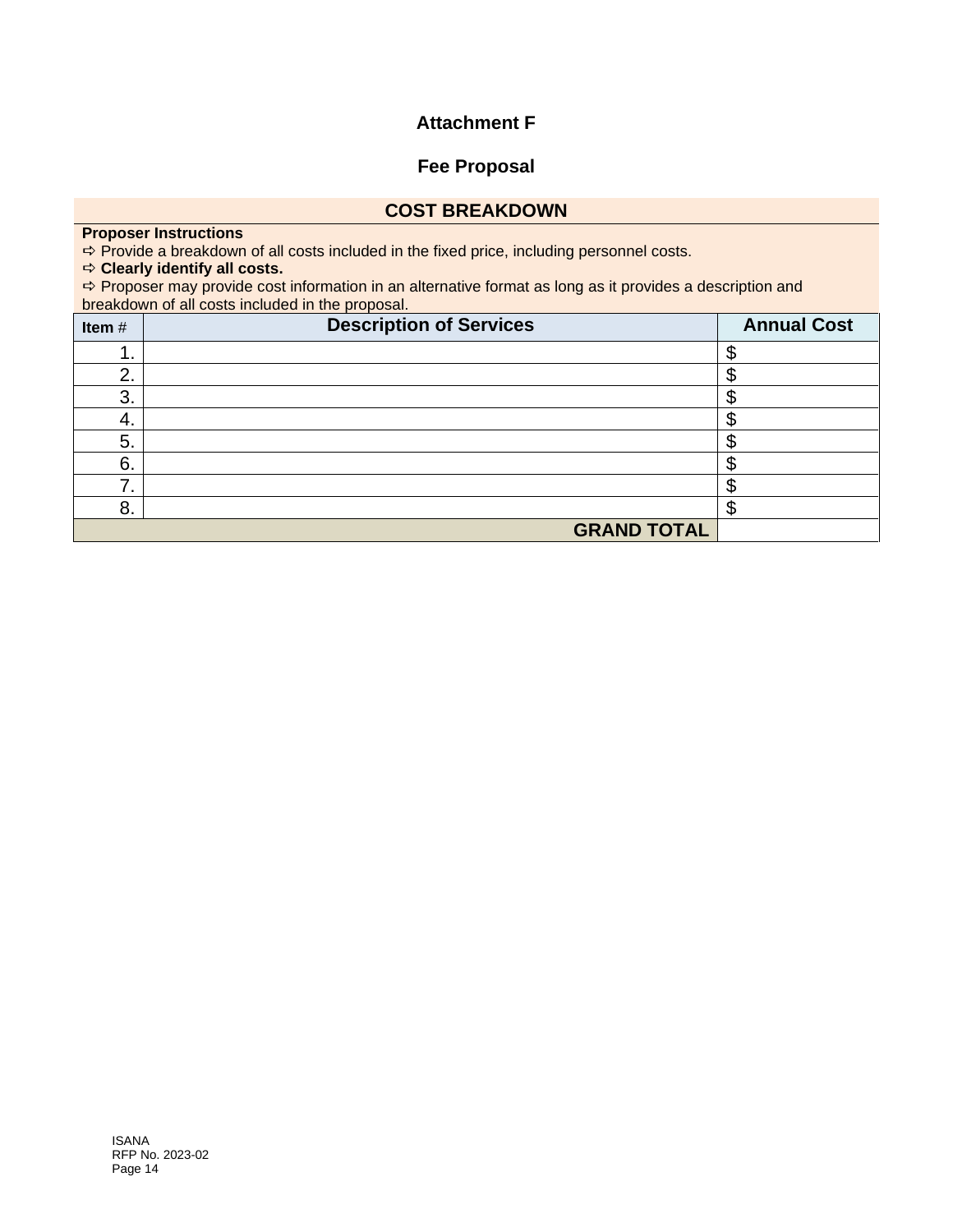#### **Exhibit 1 Scope of Service**

<span id="page-17-0"></span>Below is the Scope of Services that ISANA would like to receive from its Back-Office Provider. If there are any services that are above and beyond this scope, please include. If there are any services below that cannot be performed, please identify those service.

# **1. Accounting**

- a) **Bookkeeping Support** Utilize a quality bookkeeping system to provide a complete bookkeeping solution to ISANA. Specifically, the Back Office Provider will:
	- i. **Chart of Accounts** Create a Standard Account Code Structure (SACS) and Generally Accepted Accounting Principles (GAAP) compliant and ISANA tailored Chart of Accounts.
	- ii. **General Ledger**  Create and maintain SACS and GAAP compliant General Ledger. Back Office Provider will modify, revise, and incorporate more or less detail in account code structure as requested by ISANA.
	- iii. **Accounts Receivable** Monitor receipt of revenues tied to budget and expected entitlements. Includes all collection activities necessary to obtain past due funding.
	- iv. **Accounts Payable** Process all vendor invoices and payments. Includes utilizing GAAP system for verification, approval, and payment. System includes utilization of AP batch approvals, and check register reviews. Includes preparation of all 1099's.
	- v. **Fund / Restricted Accounts** Track restricted revenues (*e.g.*, Title I) and/or other revenues client requests in writing that be separately track (*e.g.*, parent fundraising) and corresponding expenditures via unique account coding to yield separate net income / loss per account.
- b) **Fixed Assets and Inventory Control** Create and maintain asset tracking and depreciation schedule system which is integrated into the General Ledger.

# **2. Payroll**

- a) **Payroll Software** ISANA currently uses Paycom as its 3rd Party Payroll processor. Back Office Provider will be aware with Paycom and assist ISANA process its payroll to ensure proper checks and balances are maintained. If ISANA moves to a different payroll software/provider, Back Office Provider will assist with this set up, including, but not limited to enter employee data and setting up the software based on ISANA company policies
- b) **Payroll Processing** Includes updating, maintenance, and regular, emergency and special payroll entry, as requested by ISANA. Payroll processing includes all of the following: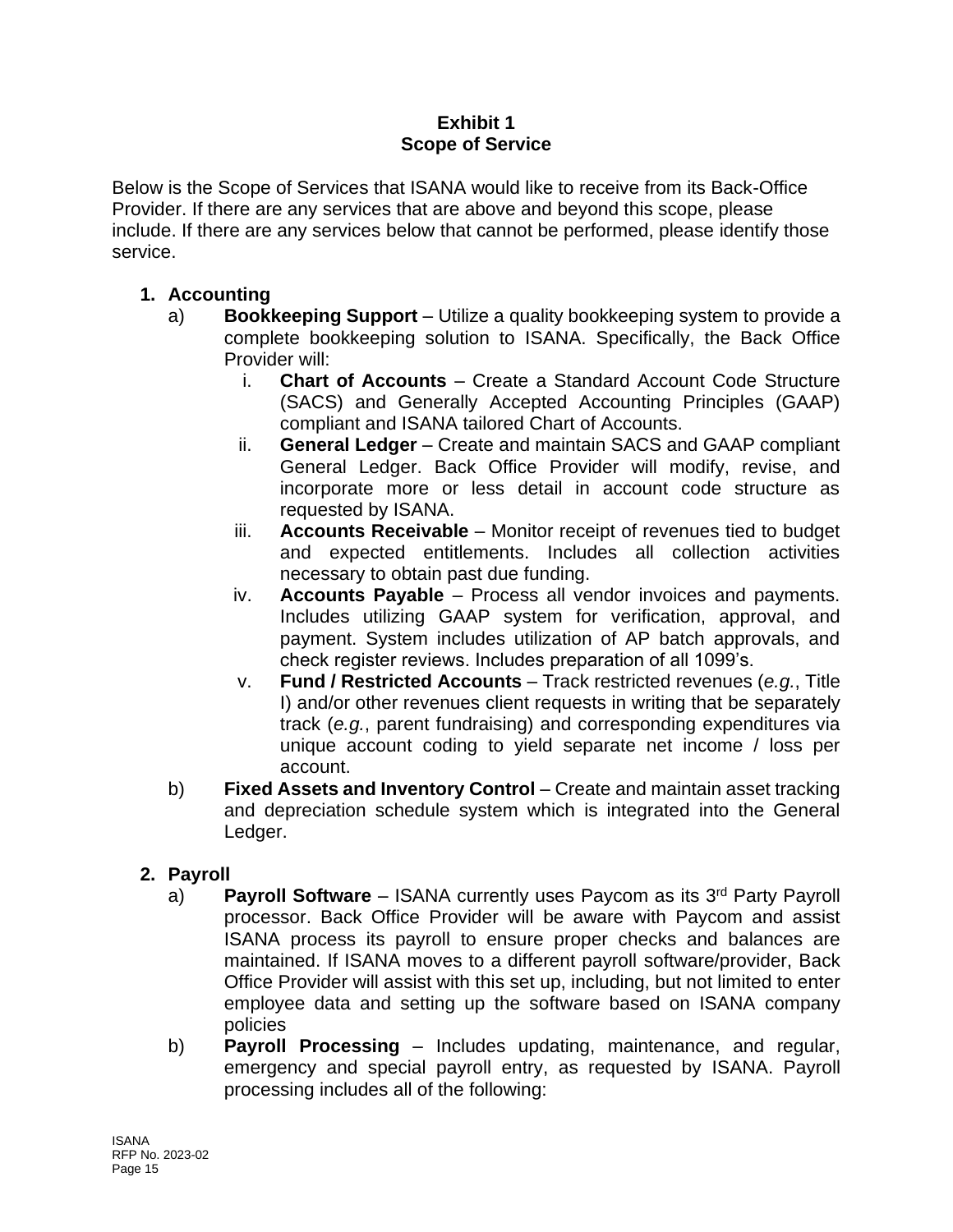- i. Semi-Monthly Payroll Processing
- ii. Special Payroll Processing
- iii. Final Check Processing for former employees
- iv. Completing and submitting STRS reports reporting through the County Office of Education.
- v. Payroll record maintenance
- vi. Payroll Reporting to federal and state agencies
- vii. Submission of payroll tax reports and tax deposits
- viii. Processing of Voluntary Payroll Deductions (*e.g.*, 403(b))
- ix. Distribution of pay warrants and direct deposit administration
- x. W-2 and 1099 Processing to employees and contractors
- xi. Processing of Worker's Compensation
- xii. Personnel Changes, including Salary and accrual adjustments
- xiii. Verification of staff accounting coding, rates of pay, and accruals
- xiv. Preparation and maintenance of annual work calendars
- xv. Processing Exit Forms (resignations, terminations, etc.)

#### **3. External Reporting**

- a) **Preparation and Data Submittal of Required Budget Reports in SACS Format** – Includes 1st Interim, 2nd Interim, next year proposed, and unaudited actual to district, county and state entities.
- b) **Attendance**  Back Office Provider should ensure ISANA is taking proper attendance, identifying irregularities that could indicate errors, and preparing and submitting key attendance reports to the state. This includes:
	- a. Assist with monthly attendance reports to charter authorizers.
	- b. Preparation and data submittal of Period 1 (P1), Period 2 (P2), and annual (P Final) attendance reports to district, county and state entities.
	- c. Assist in reviewing school attendance accounting procedures and advising on areas for improvement.
	- d. Review of ADA data on a quarterly basis to ensure the school is on track with projections.
- c) **Audit**  Back Office Provider will act as the lead point of contact with ISANA's auditor and will work with the auditor through finalization of the audit report. Based on completion of consolidated financial statement audit, Back Office Provider will coordinate the preparation and submission of Federal Form 990 and California Form 199 by applicable deadlines with external accounting firm.
- d) **Categorical program budgeting and oversight** Separate fund tracking for all restricted or categorically relevant programs.
- e) **Consolidated Application** If ISANA wishes to apply, Back Office Provider will complete Parts 1 and 2 of the Consolidated Application, which is used to apply for federal Title funds (*e.g.*, Title I). Additionally, Back Office Provider will provide assistance during any state or federal compliance reviews or audits.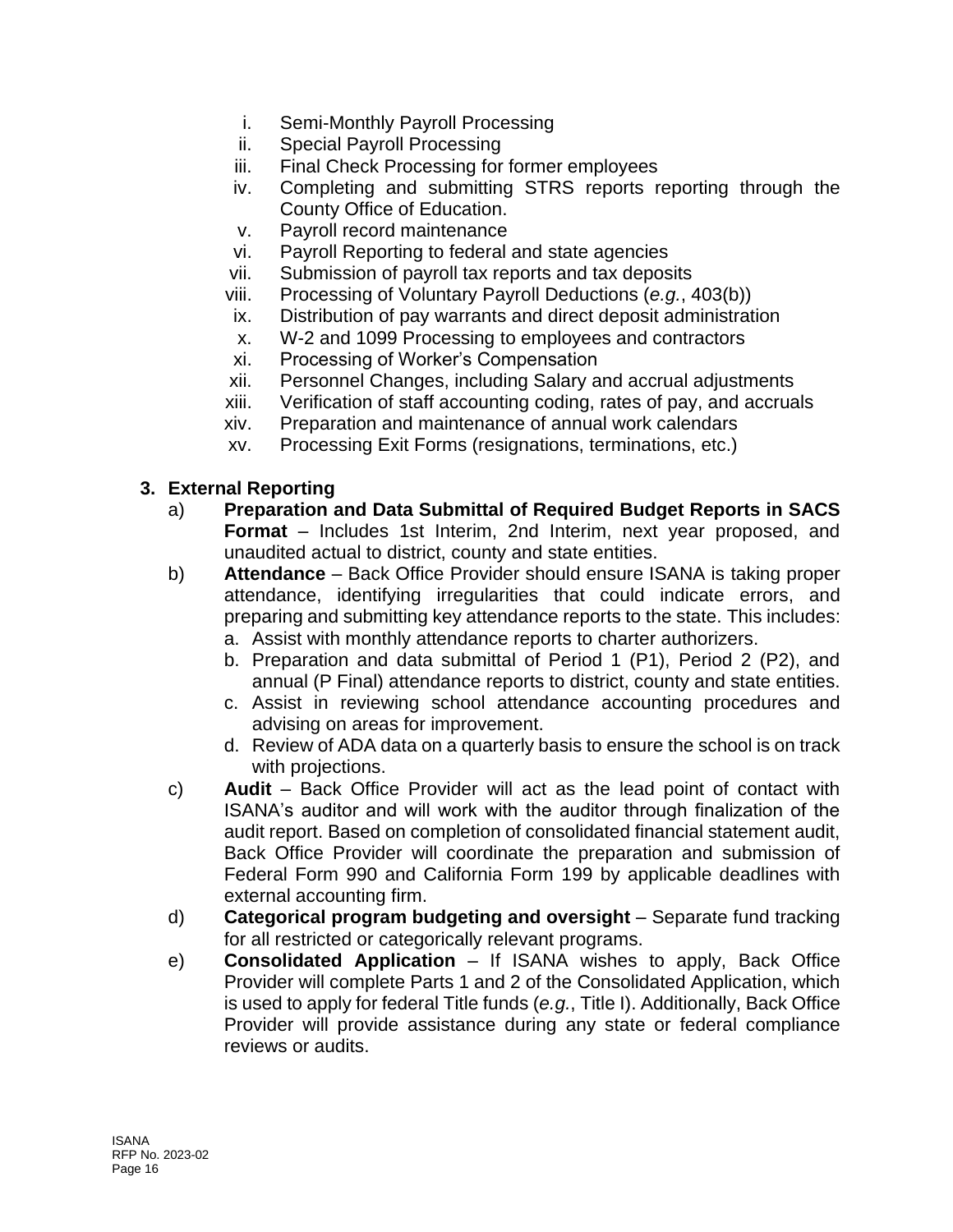- f) **National School Lunch Program (NSLP)** Assist with NSLP bookkeeping, submission of monthly food program reimbursement forms and completion of required annual reports.
- g) **CBEDS**  Assist the ISANA schools in the completion of their School Information Form for Independently Reporting Charter Schools CBEDS annual survey.
- h) **General Reporting** Includes any necessary grant, award, program, state, county, and district report related to financial, or operating activity. This section does not apply to CALPADS data reporting.

# **4. Internal Reporting and Budgeting**

- a) **Budgeting/Cash Flow** Back Office Provider shall develop and modify both current and future year budgets and pro forma cash flow models. All state mandated development and adoption timelines shall be incorporated into the planning process. At least two full budget revisions shall occur each year. Other modifications are to be performed as necessary or requested by ISANA, including for strategic planning purposes. In today's challenging economic times, it is crucial that the budget is constantly reviewed and modified as needed; therefore, there are no limits to the number of budget revisions that may be requested by ISANA.
- b) **Internal Monthly Reporting** Back Office Provider will create and send at a minimum the following monthly reports to ISANA including (individual and consolidated basis):
	- xvi. Budget to actual income statement
	- xvii. Balance sheet
	- xviii. Check Register
	- xix. Cash flow projections (updated monthly)
	- xx. Fiscal analysis, including variance analysis, and commentary as applicable
- c) **Board Meeting Support**  Someone employed by Back Office Provider will be available upon request for ISANA board meetings to present financial reports and/or answer financial questions (by teleconference or in person). There is no limitation to the number of times ISANA may request a Back Office Provider employee's presence at ISANA board meetings.

# **5. Policies**

a) **Fiscal/Operating Procedures** – With the collaboration of ISANA, Back Office Provider will assist in the development and maintenance of fiscal and operating procedures and internal control policies.

# **6. Client Support**

a) **Client Support** – At ISANA's written request, Back Office Provider will provide assistance and consulting with funding, budgeting, strategy, fiscal control, facilities, purchasing, or other operational/financial questions or issues.